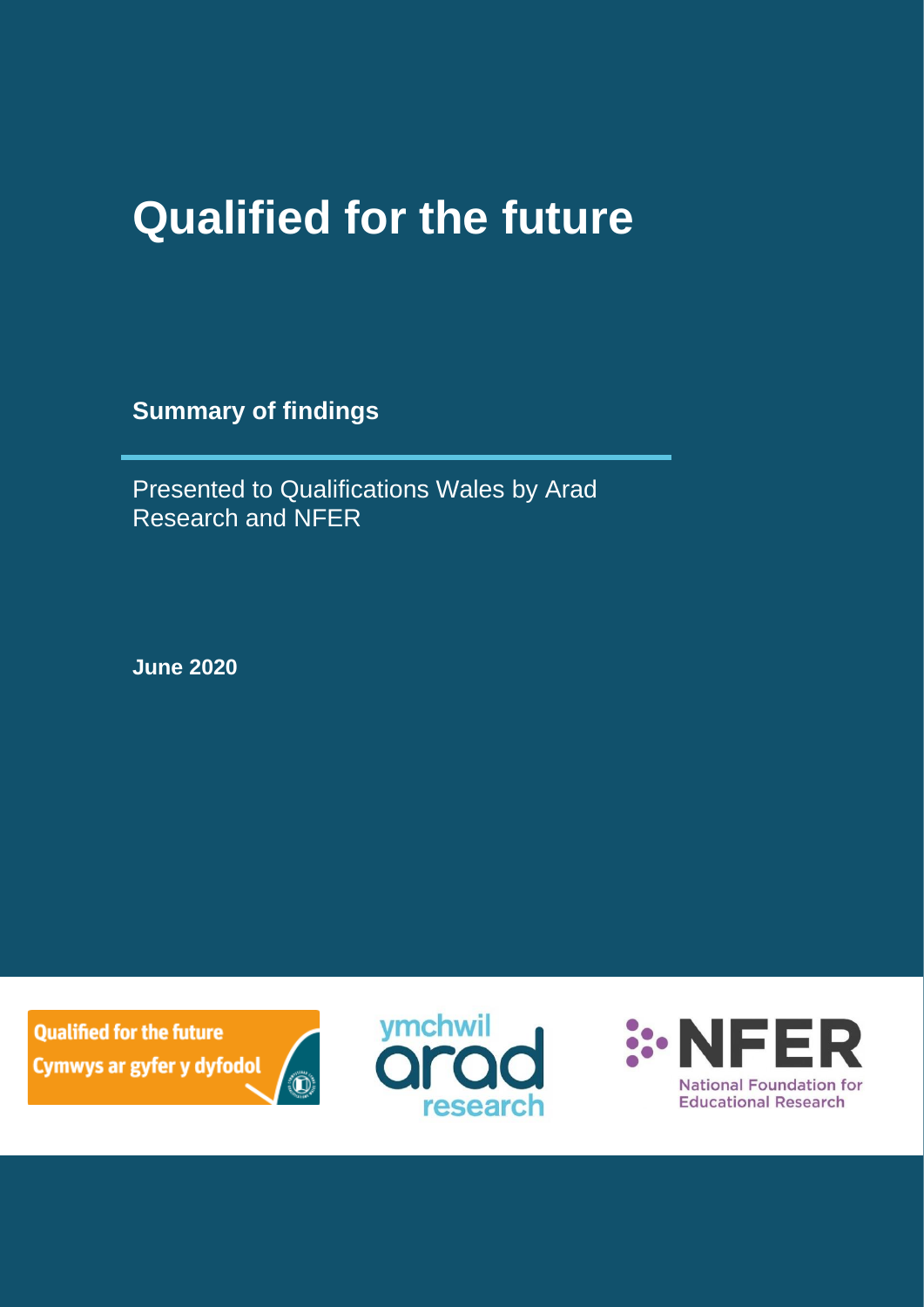#### **Contents**

|  | Impacts on individuals or groups who share protected characteristics  20 |  |
|--|--------------------------------------------------------------------------|--|
|  |                                                                          |  |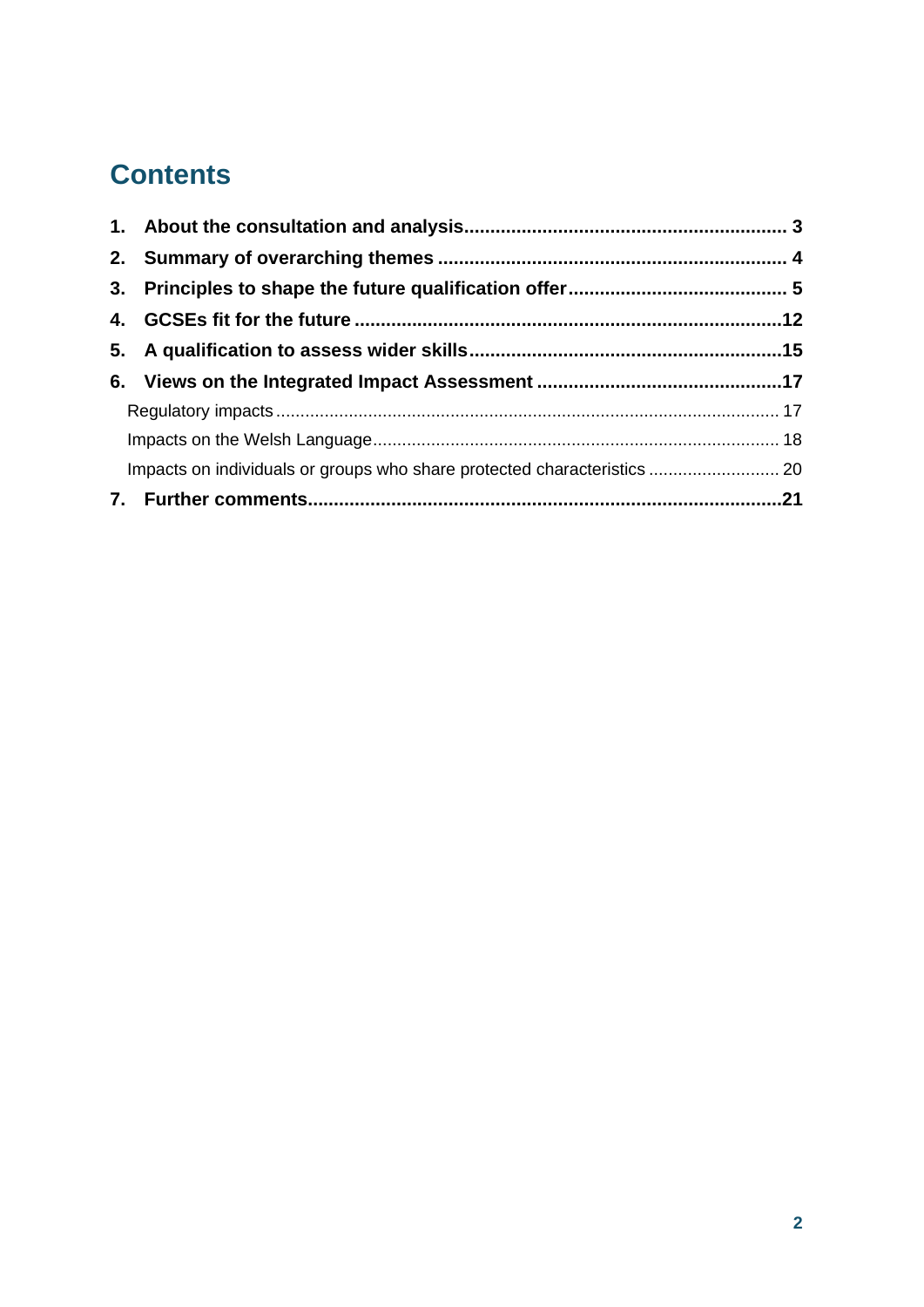#### <span id="page-2-0"></span>**1. About the consultation and analysis**

This is a short summary of the analysis of the responses received to Qualifications Wales' public consultation, 'Qualified for the Future', which ran between 18 November 2019 and 7 February 2020. The proposals it made aim to underpin Qualifications Wales' work of reshaping qualifications to complement the new curriculum for Wales.<sup>1</sup>

The full consultation document 'Qualified for the future' and the associated Integrated Impact Assessment are [available online on Qualifications Wales' website.](https://www.qualificationswales.org/english/qualified-for-the-future/)<sup>2</sup>

Qualifications Wales received 667 responses to the consultation, though not all the respondents answered every consultation question.

Arad and NFER undertook the analysis of all responses on behalf of Qualifications Wales. This included:

- analysing responses to the 8 **'**closed questions', requiring respondents to state the extent to which they agreed or disagreed with the proposals, or the impact they expect the proposals to have; and
- reviewing responses to the 15 open-ended questions (questions which allowed respondents to freely write comments) and categorising this information into overarching themes.

This report is a short summary of the findings from this analysis. Detailed findings are available in the full consultation analysis report.

**Throughout the report the themes and points presented are drawn from comments made by respondents and do not represent the views of the report authors or Qualifications Wales.** The report therefore represents respondent views regardless of how accurately respondents have interpreted Qualifications Wales' proposals or whether their views accurately reflect the current qualifications landscape.

This report is intended to provide a consolidation of the wide range of themes identified by respondents, presented as a variety of key messages for Qualifications Wales to consider. As such, the report does not present the numbers or proportions of respondents who raised each theme.

<sup>1</sup> Background information about [the new curriculum can be viewed online.](https://hwb.gov.wales/curriculum-for-wales)

<sup>2</sup> [https://qualificationswales.org/english/qualified-for-the-future/phase-1---shaping-our](https://qualificationswales.org/english/qualified-for-the-future/phase-1---shaping-our-approach/)[approach/](https://qualificationswales.org/english/qualified-for-the-future/phase-1---shaping-our-approach/)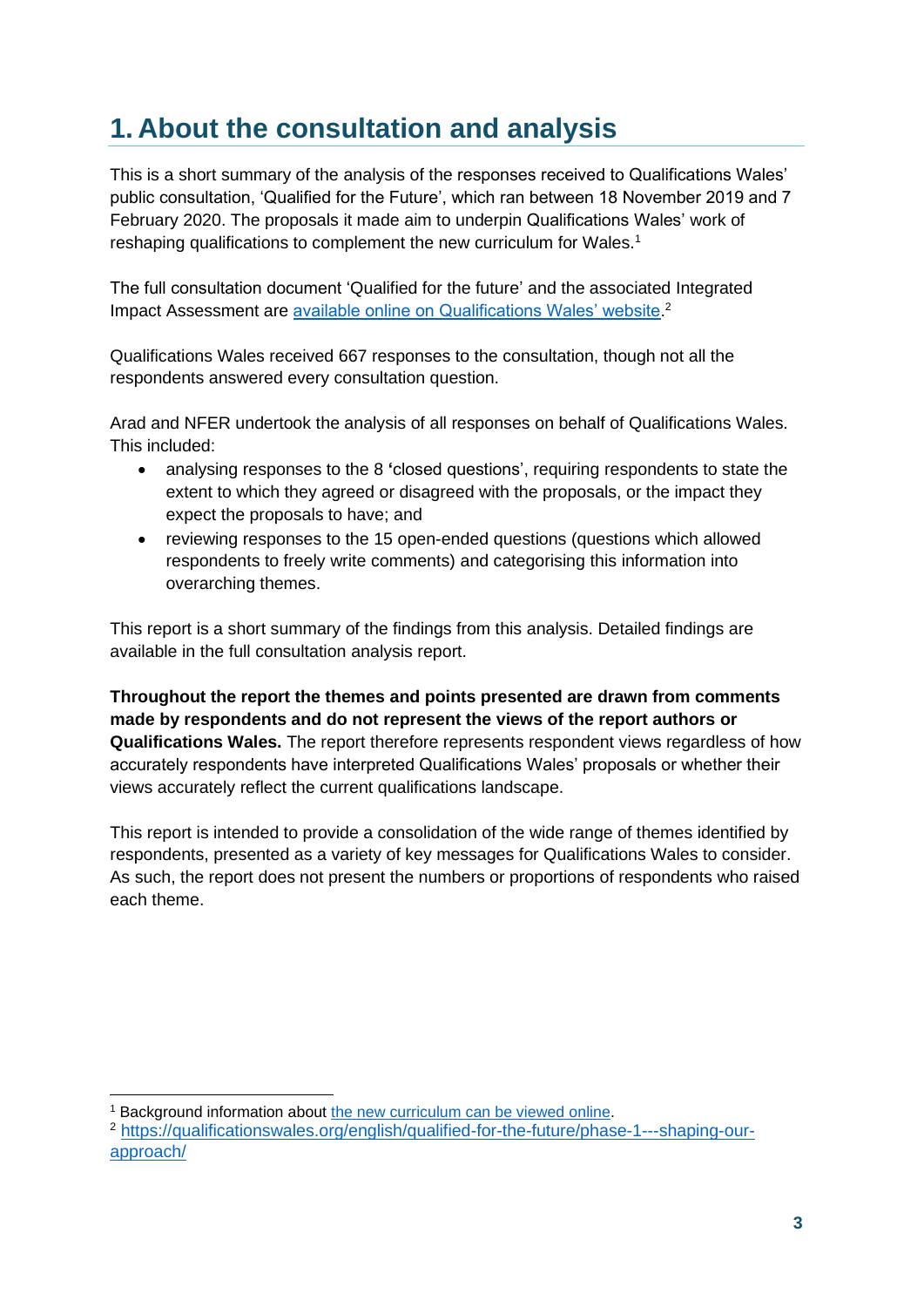### <span id="page-3-0"></span>**2.Summary of overarching themes**

Although the consultation questions focused on different topics, the analysis identified overarching themes which respondents raised across multiple questions.

Throughout the consultation, respondents frequently said that:

- It is important to achieve an appropriate balance between qualifications that **reflect the ethos** of the new curriculum, and qualifications that support a **smooth progression** into post-16 education.
- It is important that any new qualifications retain **currency and comparability** with other qualifications in Wales and beyond.
- Qualifications and the curriculum are intertwined, and **reform must happen concurrently**. However, the education system is facing a period of significant change, with education professionals already dealing with **increased workloads**.
- A variety of **assessment methods** should be used across the suite of available qualifications.
- There is a need to maintain **an appropriate choice of qualifications**, to ensure that qualifications meet the needs of a variety of different learners.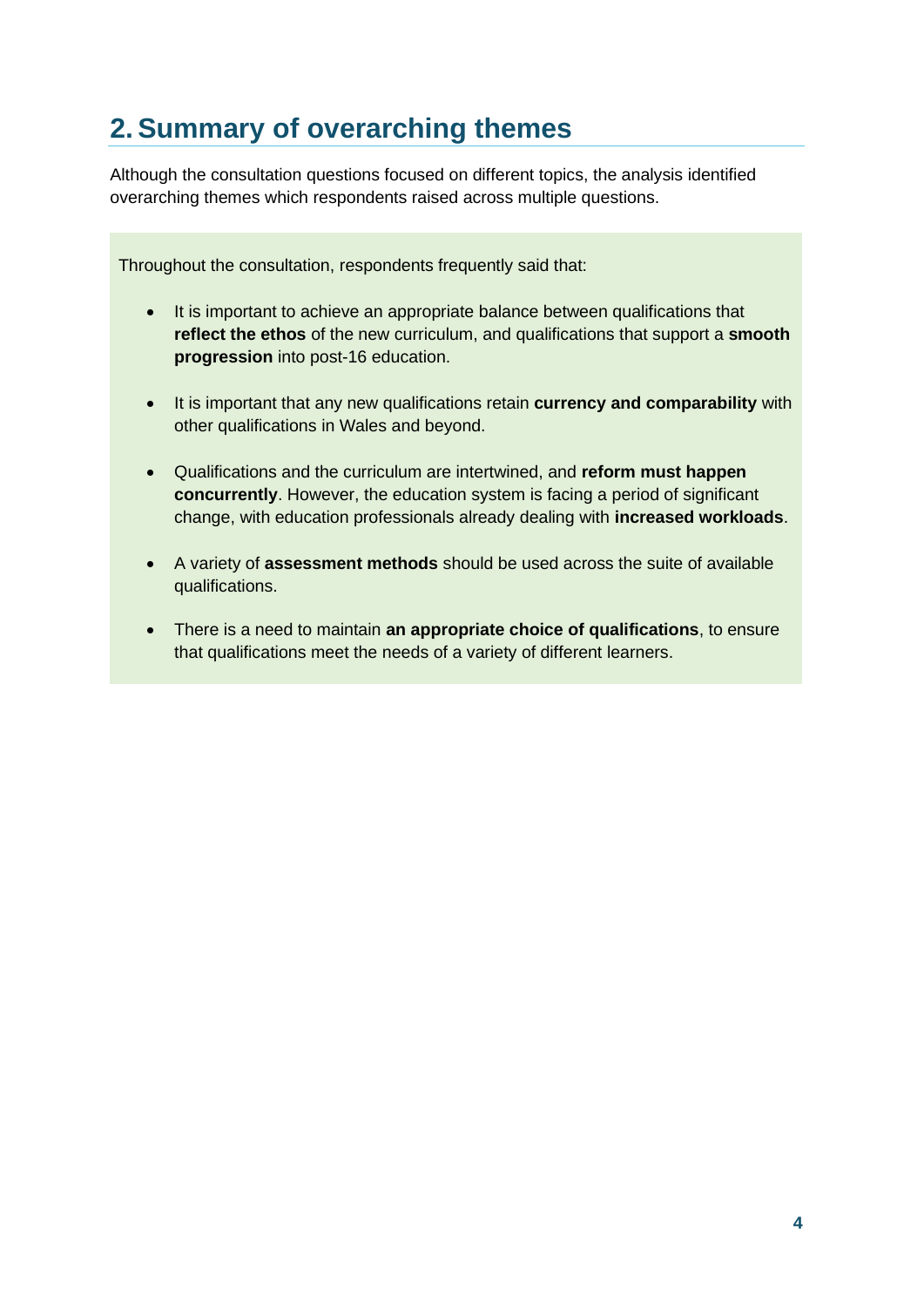### <span id="page-4-0"></span>**3.Principles to shape the future qualification offer**

**Qualifications Wales should take steps to ensure that publicly funded qualifications taken at 16 relate to, and support, the new curriculum for Wales.** 



**To what extent do you agree with this proposal?**

A total of 655 respondents answered this question and over 70% agreed or strongly agreed with the proposal. A total of 363 respondents provided written comments.

Respondents supported the principle because they felt that:

- Qualifications and the curriculum should relate closely to one another to **ensure a coherent and integrated education system.** This is important to ensure:
	- $\circ$  that the aims of the new curriculum are fully realised, as unrelated qualifications might have a negative impact on the education profession's engagement with the new curriculum;
	- o continuous teaching and learning approaches across Key Stages; and
	- $\circ$  that qualifications reflect the principles which underpin the design of the new curriculum, such as the four purposes.
- Relating qualifications directly to the new curriculum would be **helpful and clear for learners**.
- This principle would ensure qualifications help to **prepare learners to progress to further or higher education and to future careers.**

<sup>&</sup>lt;sup>3</sup> Percentages presented in this graph do not total exactly 100% due to percentages being rounded up or down for presentational purposes.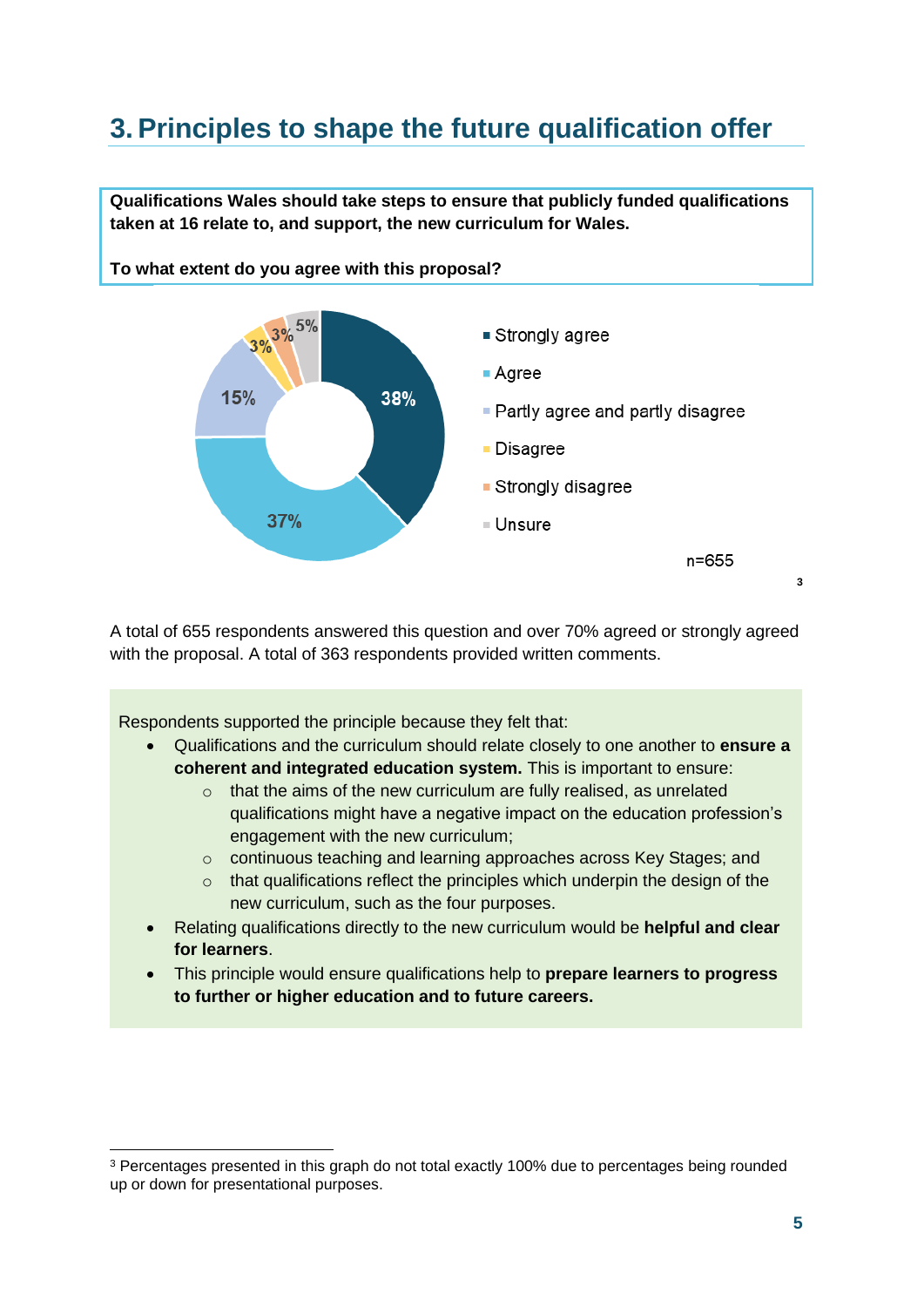Respondents also identified ideas or issues to consider regarding this principle, such as:

- Difficulty in ensuring qualifications support the aims of the new curriculum, because the current **accountability system** places too much emphasis on qualifications taken at 16.
- **Practical issues**, such as suitable training for practitioners and concerns regarding the capacity of the education sector to adapt to concurrent large-scale reforms.
- The need to take **care to ensure a broad and balanced suite of qualifications**  is available to learners of all backgrounds, interests and abilities.
- That core elements of the current qualifications structure should be maintained, such as qualifications which assess **subject-specific knowledge**.
- That qualifications must be **comparable** with those offered outside Wales and **accepted** by further and higher education institutions and employers.
- That there are key educational topics such as the Health and Wellbeing area of learning and experience – which must be given **sufficient weight** within the qualifications offer.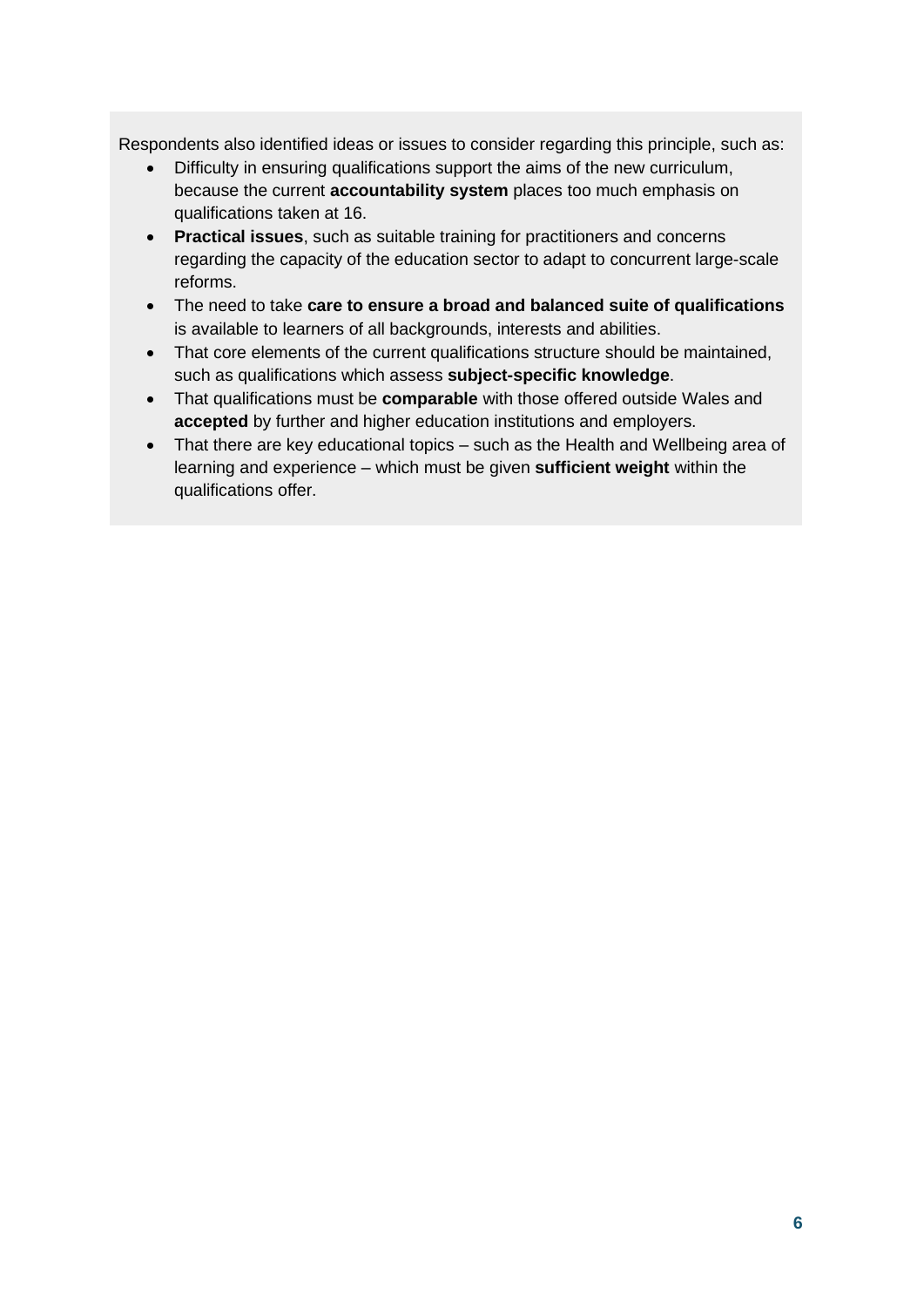**Qualifications Wales should require awarding bodies to make all publicly funded qualifications taken at 16 available in both Welsh and English.** 

**To what extent do you agree with this proposal?**



A total of 633 respondents answered this question and 80% agreed or strongly agreed with the proposal. A total of 341 respondents provided written comments.

Respondents supported the principle because they felt that:

- Learners should have the **opportunity to choose** the language in which they undertake their qualifications.
- Learners have a right to access qualifications in Welsh and English, as a core principle of **equality and inclusiveness**. Unless qualifications are available in Welsh, Welsh-speaking learners **might be disadvantaged**.
- Providing qualifications in Welsh and English aligns with **key national strategies and policies** and could also **support and raise the profile of the Welsh language** more generally.
- Qualifications in Welsh and English would improve **career opportunities** and **Welsh language skills**.

Respondents also identified ideas or issues to consider regarding this principle, such as:

- The need to maintain a **suitable breadth of qualifications** would be vital if this principle is adopted.
	- o Respondents believed there would be challenges associated with requiring **awarding bodies located outside Wales** to make qualifications taken at 16 available in Welsh and English.
	- o Respondents felt this principle could **disadvantage learners by limiting their choices** if English-only qualifications are withdrawn from the offer.

4

<sup>4</sup> Percentages presented in this graph do not total exactly 100% due to percentages being rounded up or down for presentational purposes.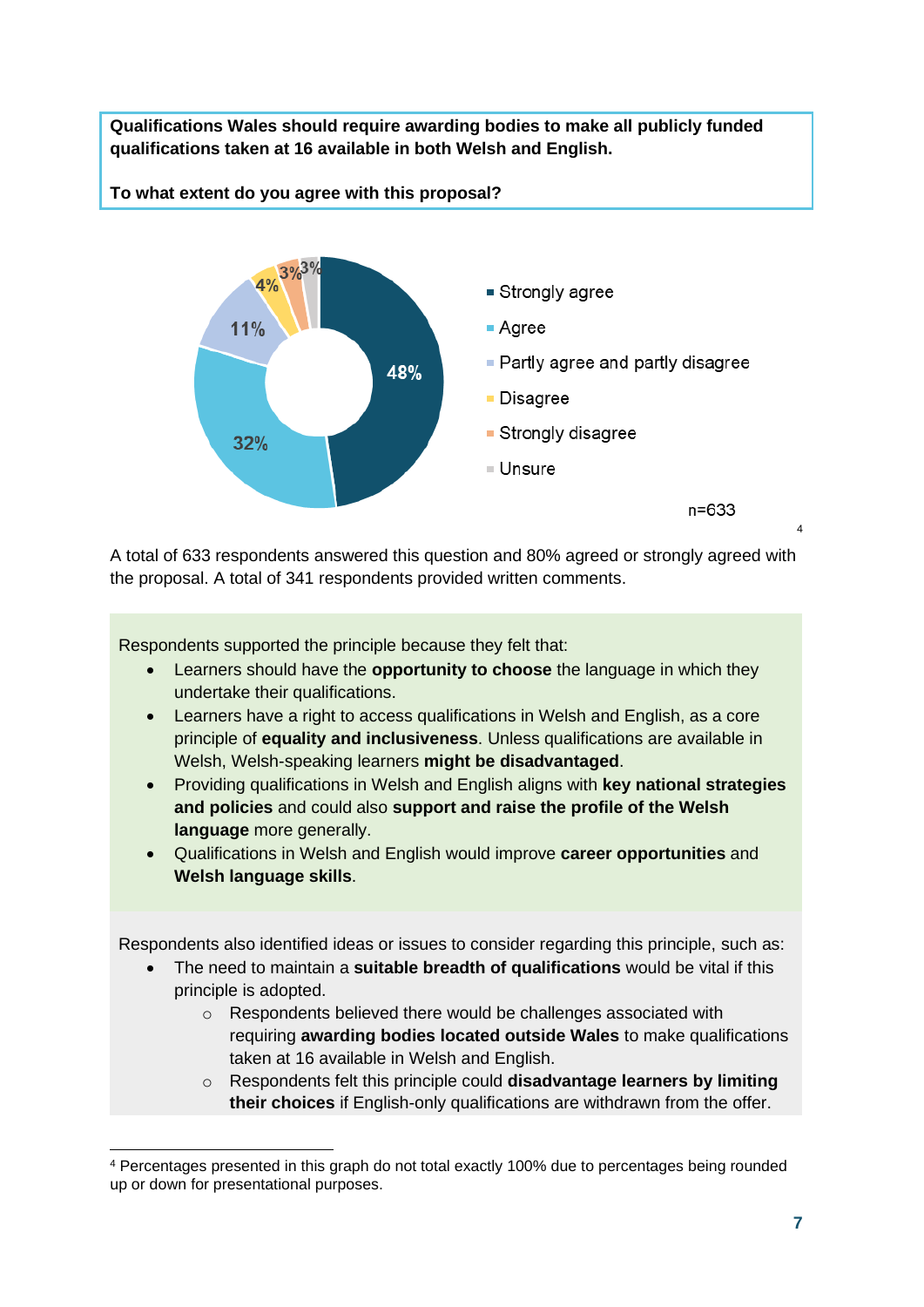- A concern that requiring awarding bodies to adhere to this principle is likely to be **prohibitively expensive** and limited by insufficient **Welsh language expertise** – such as subject-specific expertise – within awarding bodies.
- **Practical issues**, particularly how to manage exceptions to this principle.
- **The need to ensure that supporting materials** would also be available in Welsh and English.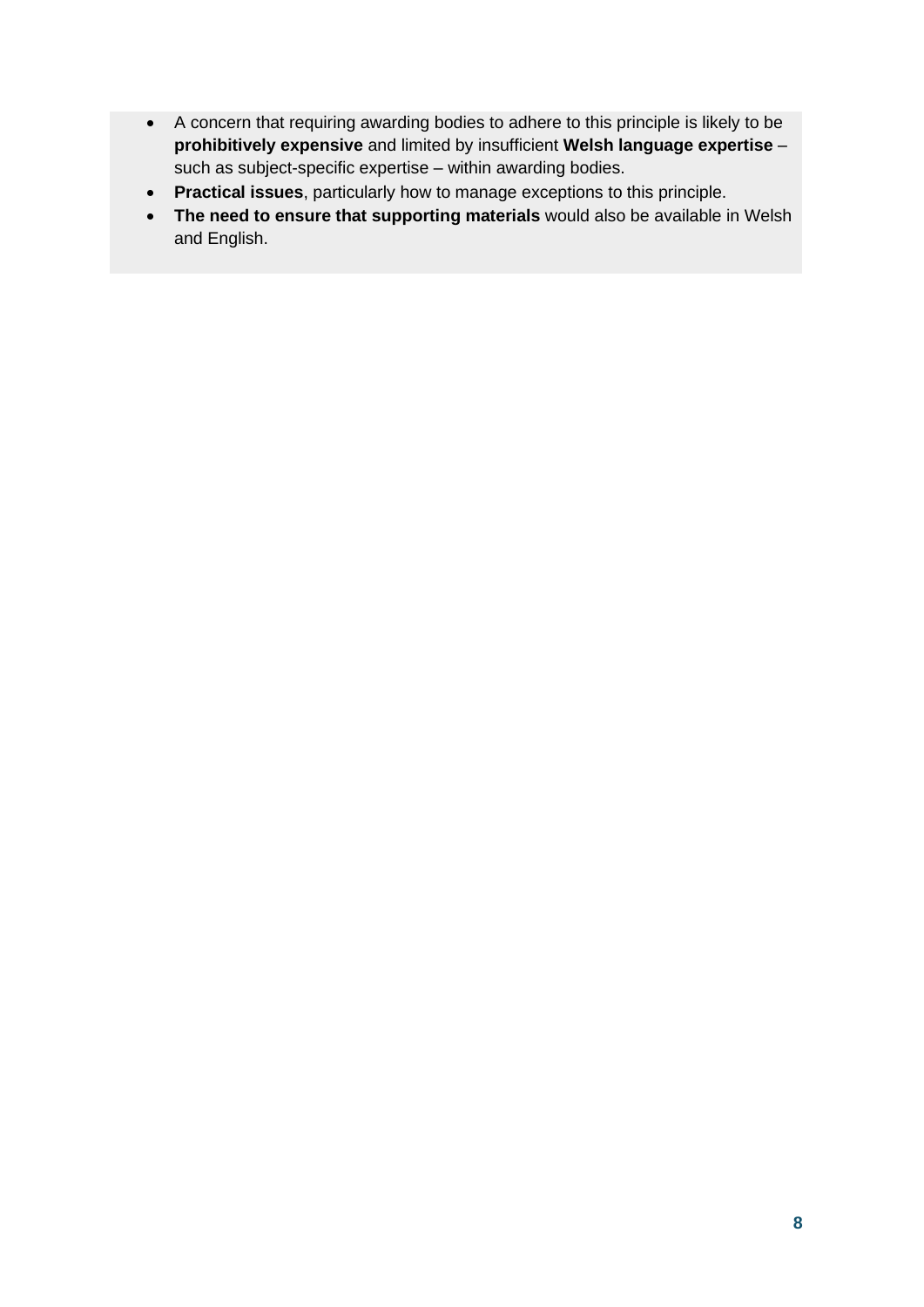

**Qualifications Wales should more closely manage the range of publicly funded qualifications made available to 16-year-olds to make sure it is equitable and coherent.** 

**To what extent do you agree with this proposal?** 

A total of 620 respondents answered this question and 80% agreed or strongly agreed with the proposal. A total of 308 provided written comments.

Respondents supported the principle because they felt that:

- It is important to maintain an **appropriate choice of qualifications** that **suit the diverse needs of learners** in an equitable way.
	- o Respondents considered it important to **maintain and expand the availability of vocational qualifications**.
	- o Respondents felt a **variety of assessment methods** would be needed alongside exams to ensure inclusivity for all learners.
- **Qualifications at 16 should align with earlier educational stages and post-16 learning** in a coherent manner to enable a smooth progression for learners.
- The perceived value or **'currency' of qualifications for learners, employers and post-16 learning providers** is important**.**
- The suite of **qualifications should be quality assured, managed or overseen**  by a central organisation.
	- o Respondents felt this would help **avoid duplication** in the suite of qualifications on offer.
- There is a need to consider how **school accountability measures** can be used to reduce the incentive for centres to choose qualifications that are perceived to be 'easier'.

<sup>5</sup> Percentages presented in this graph do not total exactly 100% due to percentages being rounded up or down for presentational purposes.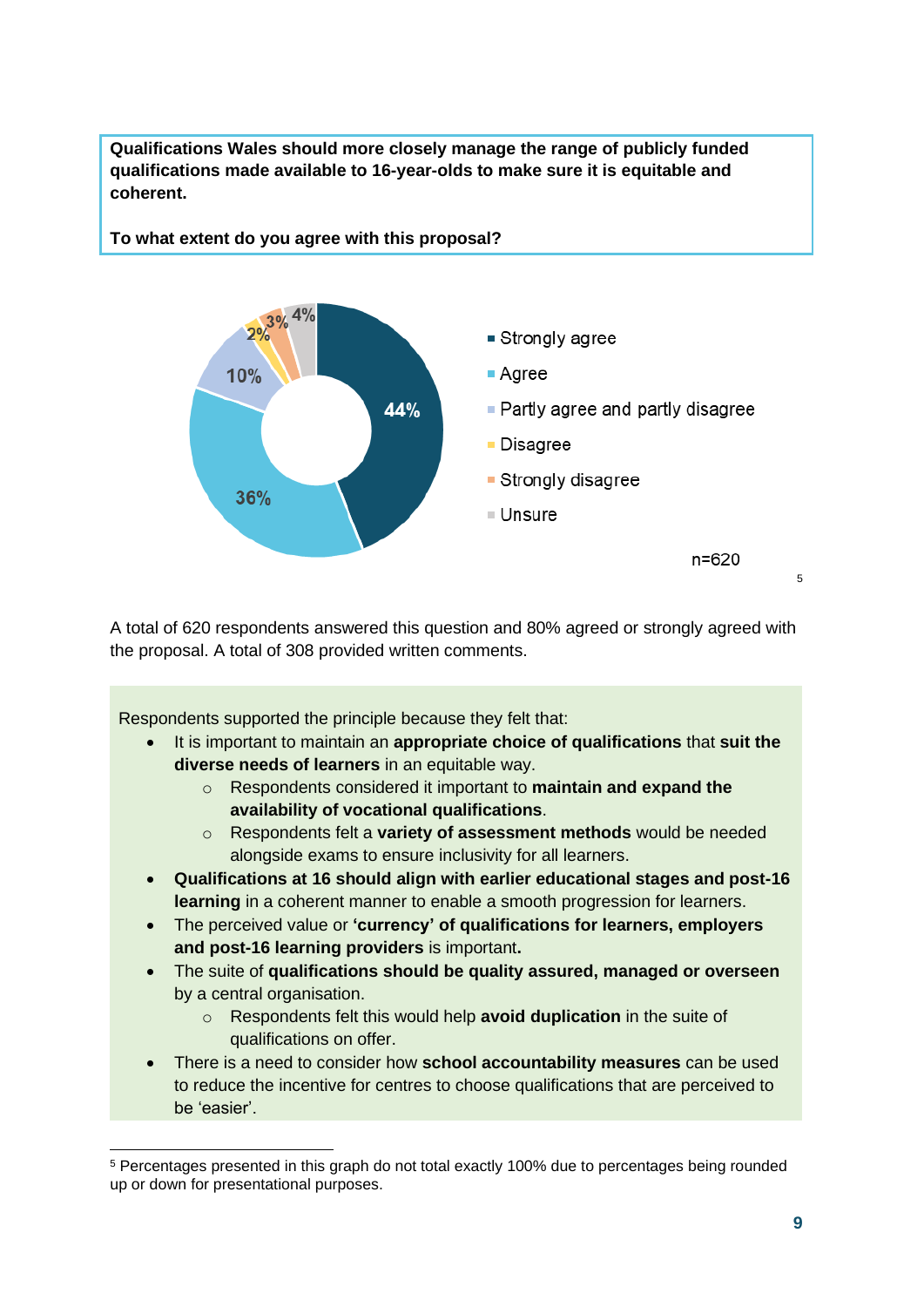Respondents also identified ideas or issues to consider regarding this principle, such as:

- **Centres are best placed to make decisions about what qualifications** they make available to their learners.
- That the **choice of qualifications available to learners shouldn't be curtailed**  as this could disadvantage some learners, particularly those who have additional learning needs or who are less able.
- A perceived risk that reforms **could lead to qualifications losing their 'currency'**, particularly with further and higher education providers and employers outside Wales.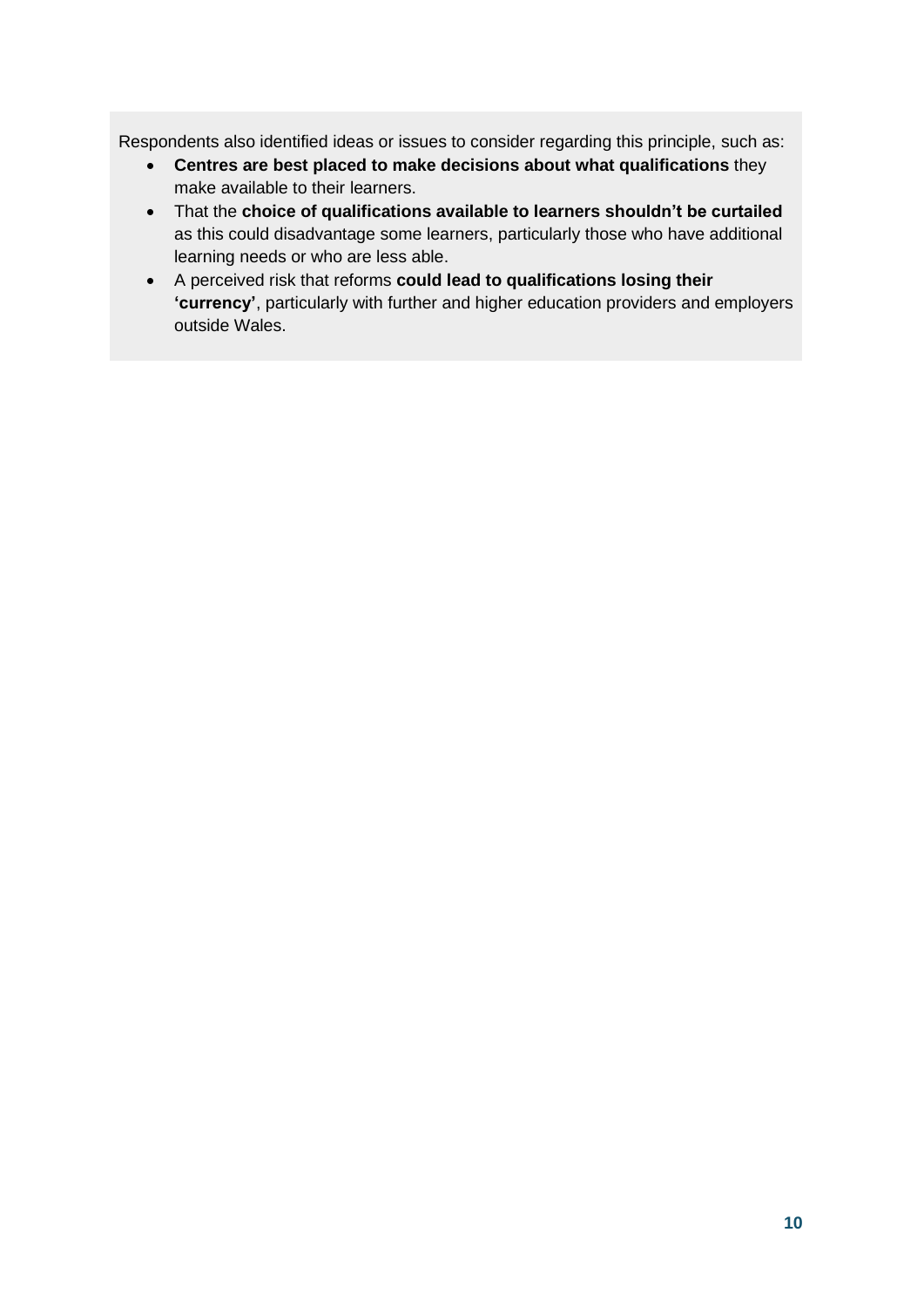**Are there any other principles you think we should consider when deciding which qualifications to make eligible for public funding for 16-year-olds in Wales?** 

**Please explain your answer.**

A total of 235 respondents provided comments relating to this question.

Respondents identified further principles or considerations, including the importance of:

- Maintaining and expanding **the availability of vocational qualifications**.
- Ensuring that qualifications offered in Wales are understood, recognised and respected by employers and post-16 education providers outside Wales.
- Ensuring that qualifications taken at 16 are part of **a smooth progression pathway** between Key Stage 3 and post-16 education.
- Maintaining an appropriate **variety of approaches to assessment**.
	- o This was often mentioned as a principle by respondents who noted that different assessment methods are suited to different subjects.
- Ensuring that qualifications taken at 16 equip learners with **wider skills**.
- Considering **financial pressures** and **value for money** when making decisions on funding qualifications.
- **Other principles** including the need to consider learner wellbeing, children's rights, local labour market needs, school accountability and performance measures and avoiding duplication.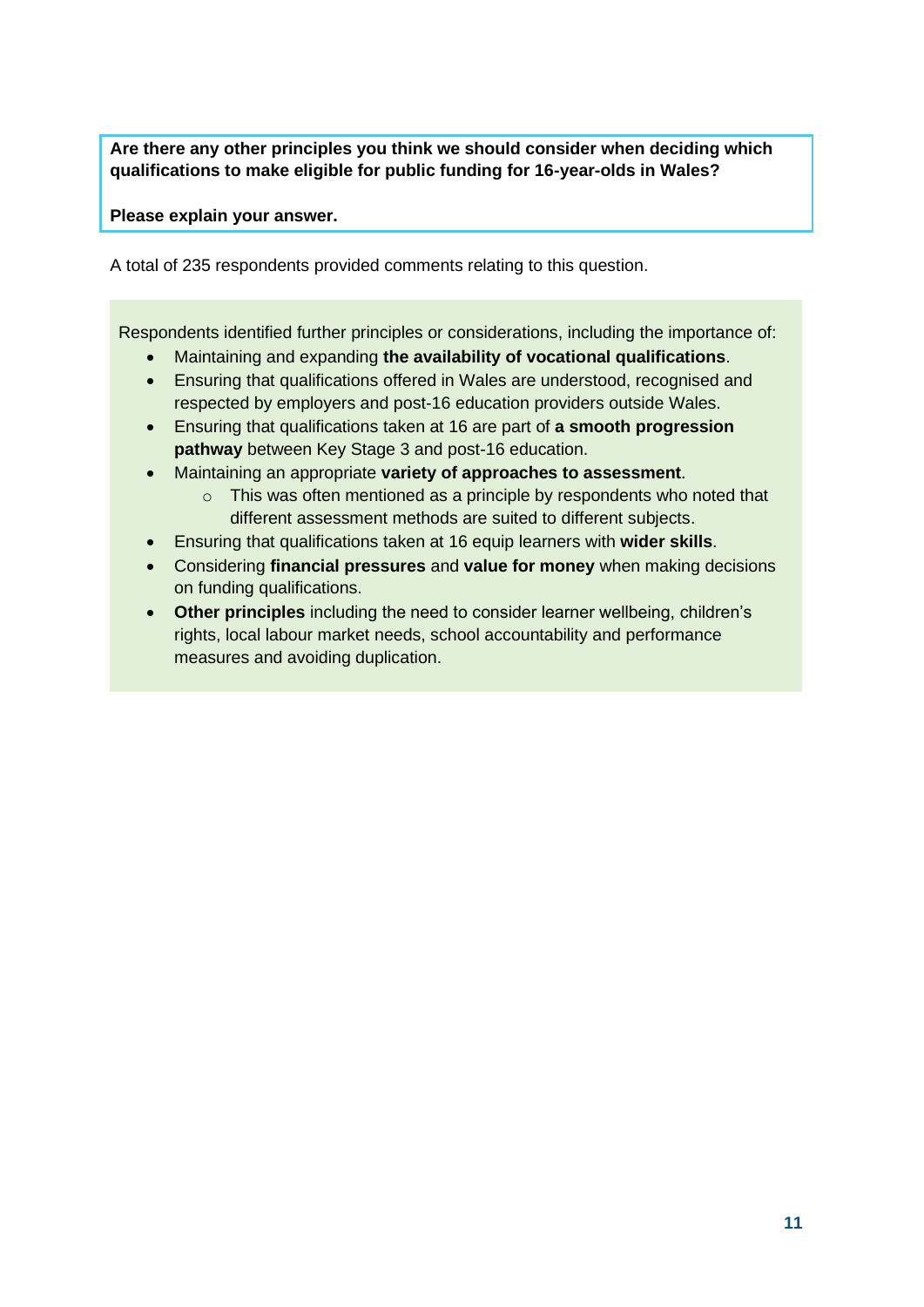### <span id="page-11-0"></span>**4. GCSEs fit for the future**

**On balance, we think that the GCSE name should be retained for the redesigned qualifications that will form a central part of the qualification offer for 16-year-olds in Wales.** 



A total of 592 respondents answered this question and 77% agreed or strongly agreed with the proposal. A total of 294 provided written comments.

Respondents who were in favour of keeping the GCSE name said that GCSEs are **recognised qualifications** which have **currency** among learners, employers, education institutions, and parents and carers. They believed:

- any change could cause confusion and **unnecessary instability** for these stakeholders;
- the **standards and rigour** associated with GCSEs should be maintained and this would be best achieved through retaining the GCSE name; and
- that it is important the **portability** of GCSEs is retained and that the qualification is recognised outside Wales, noting that previous efforts to develop Walesspecific brands (such as the Welsh Baccalaureate) had proved challenging.

Other respondents who believed the GCSE name should be retained **recognised the case for reform**. They believed:

- the **format** of GCSEs should be reformed to make use of a range of different **assessment methods**;
- the **content** should also be changed to **reflect changes in the curriculum** and there should be closer alignment between course content and **future economic needs**; and
- qualifications should be taken at the most **appropriate age** for learners.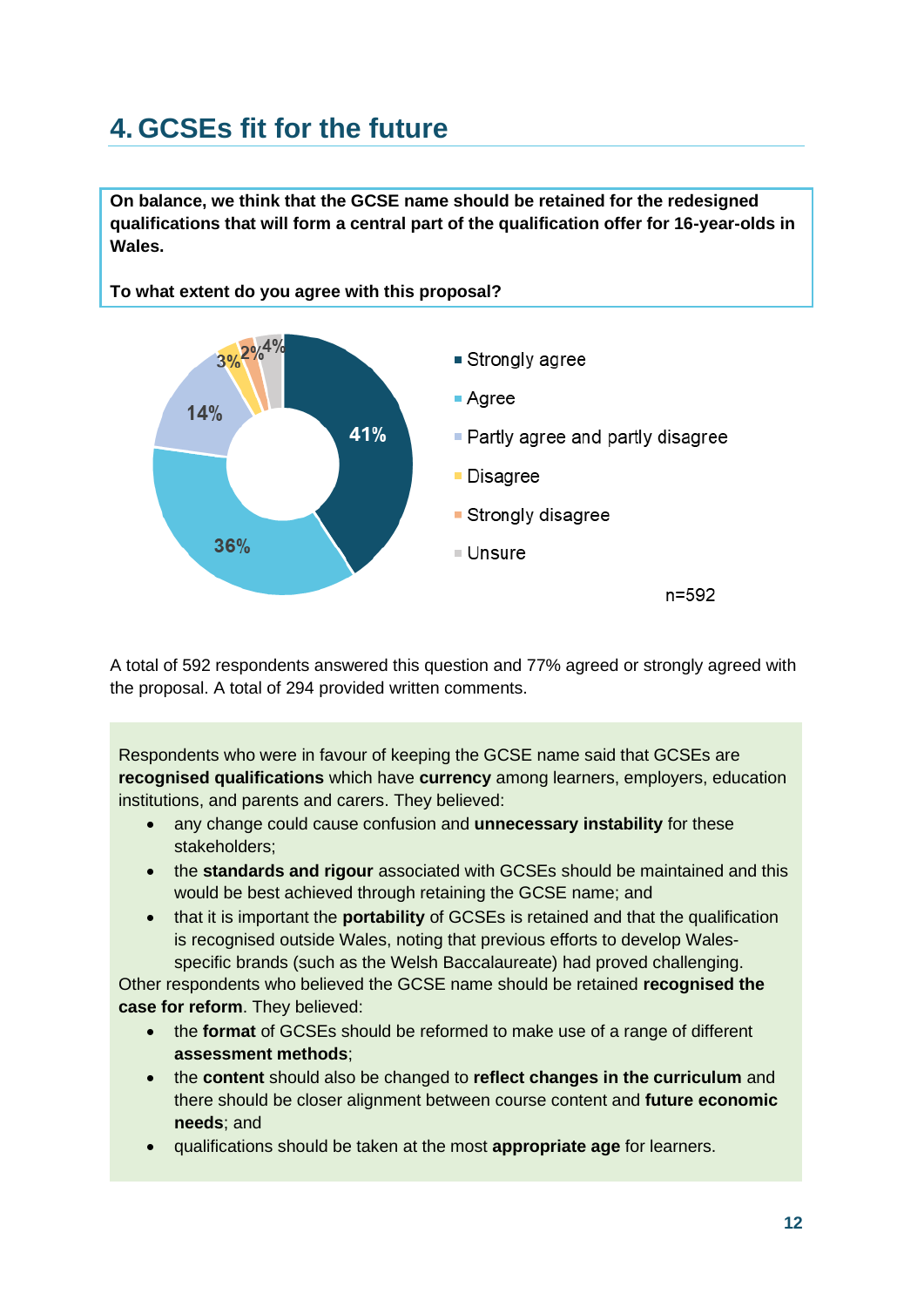Respondents in favour of changing the name maintained that qualifications should be **reformed to reflect the new curriculum,** which is a radical new departure for Wales.

- They felt that retaining GCSEs could give the wrong impression that the curriculum changes **only apply up until the age of 14**.
- It could also **perpetuate the habit of comparing Wales primarily with England**.
	- o This, they believed, was unhelpful in view of their concerns about approaches which had been introduced in England.
	- o They argued that GCSEs have **already diverged** to some extent.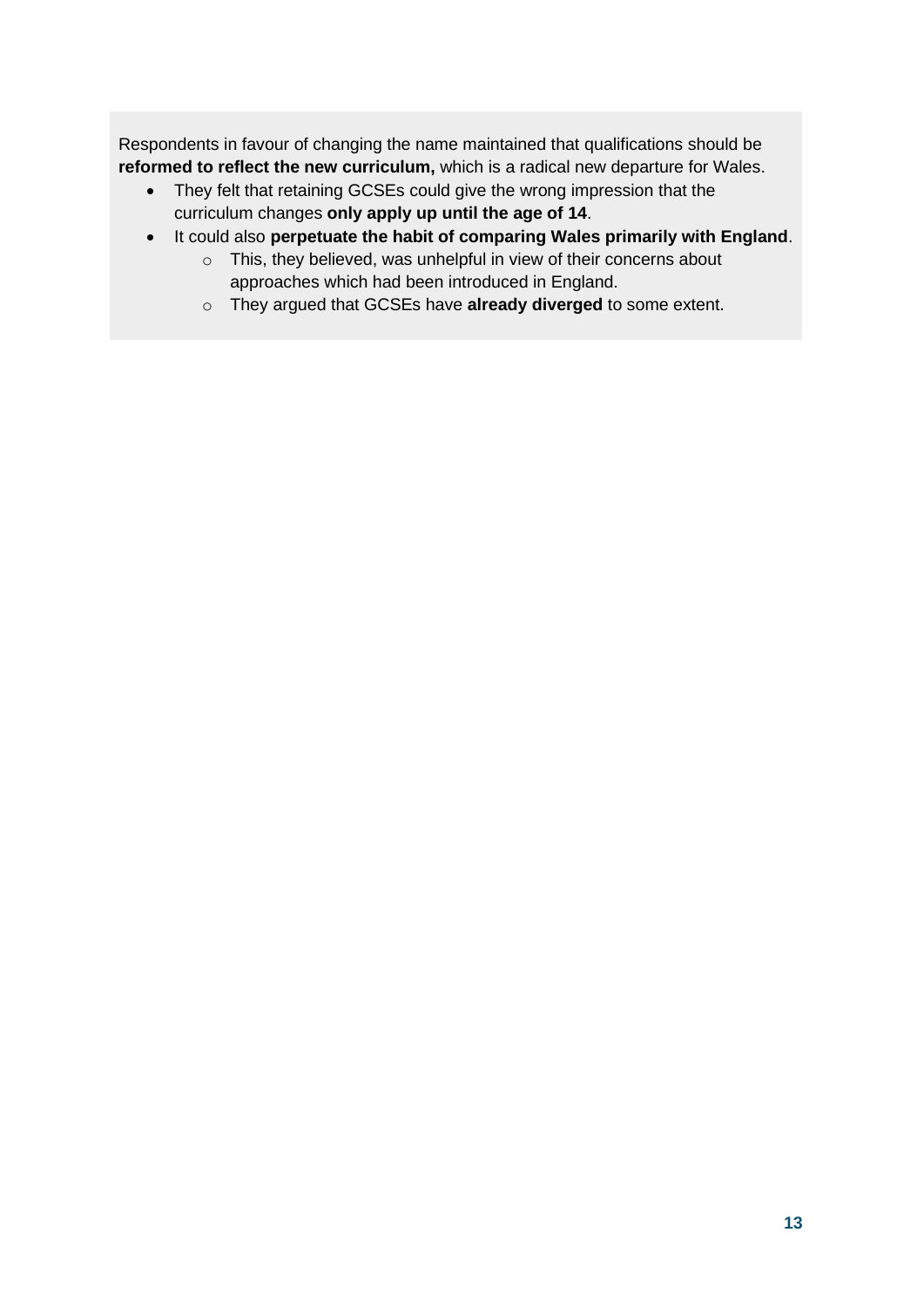**Do you have any specific suggestions for how GCSE qualifications could change to meet our vision and to support the aims and purposes of the new curriculum?** 

**Please explain your answer.**

A total of 354 respondents provided written comments relating to this question.

- Some respondents advocated the status quo because they felt **the case for change had not been made**.
	- o They were **concerned about the use of alternatives to externallymarked end of course exams**, mainly on grounds of rigour and the need for external perspectives to ensure standardisation and impartiality.
	- o They emphasised the need to continue to **assess learners' knowledge**.
	- o They believed that any new or reformed GCSEs should **prepare learners** sufficiently to progress to study subjects at 16-18 and also in higher education.
- However, other respondents believed that **change was required because**:
	- o it would enable **a range of methods** to be used to assess learners;
	- o the amount of **high stakes assessment** via exams could be **reduced**;
	- o exams should focus more on **assessing learners' skills** (as opposed to knowledge); and
	- o **good practice** in assessing **vocational learning** could be used more widely.
- Respondents highlighted the need to **take account of disabled learners and those with additional learning needs** by ensuring qualifications are inclusive.
- Respondents were **divided** on whether exams should continue to assess learners **in individual subjects,** or on the basis of **curriculum areas of learning and experience**, or through a **combination** of both approaches.
- Respondents believed there was a need to **increase the status of vocational qualifications** and to secure parity of esteem with traditional academic qualifications.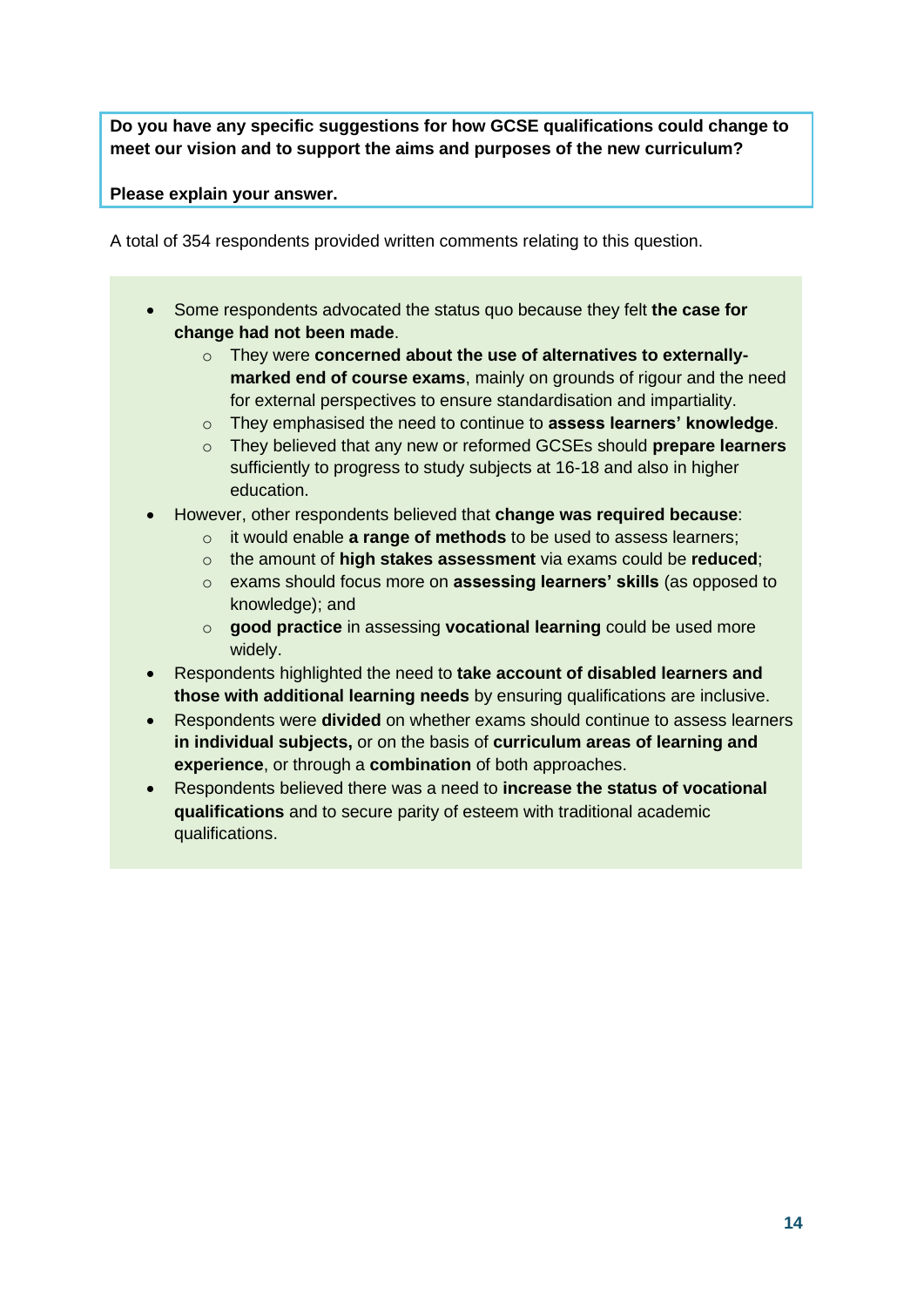#### <span id="page-14-0"></span>**5. A qualification to assess wider skills**

**On balance, we think that a specific qualification that supports the development and assessment of the wider skills (as defined in the new curriculum) should be part of the qualification offer for 16-year-olds in Wales.**



**To what extent do you agree with this proposal?**

A total of 573 respondents answered this question and 62% agreed or strongly agreed with the proposal. A total of 297 provided written comments.

- Respondents said that any assessment of wider skills needs to be carefully considered in terms of the **skills to be demonstrated** and how they should be **assessed**. Respondents emphasised that:
	- o it is important that a skills-based assessment has **currency** among all stakeholders and that it is clear how it **adds value** to the curriculum;
	- o any skills qualification should be **promoted effectively** with a clear rationale about its value, purpose, content and how it is assessed;
	- o there is a need to **learn from the experience of the Welsh Baccalaureate,** which some believed had not gained currency; and
	- o the skills-based qualification **should not be regarded as less important** or less rigorous than subject qualifications.
- Respondents commented that a skills-based qualification should enable learners to develop and demonstrate **the skills they need for future life, study and employment**. It should not be structured too rigidly and there should be sufficient **flexibility** in how it is delivered and assessed.
- There were differing views about whether wider skills should be assessed **within curriculum subjects** or as a **discrete qualification**.
- Other comments raised concerns about the **portability and status** (especially in England) of any skills-based qualification that only learners in Wales undertake.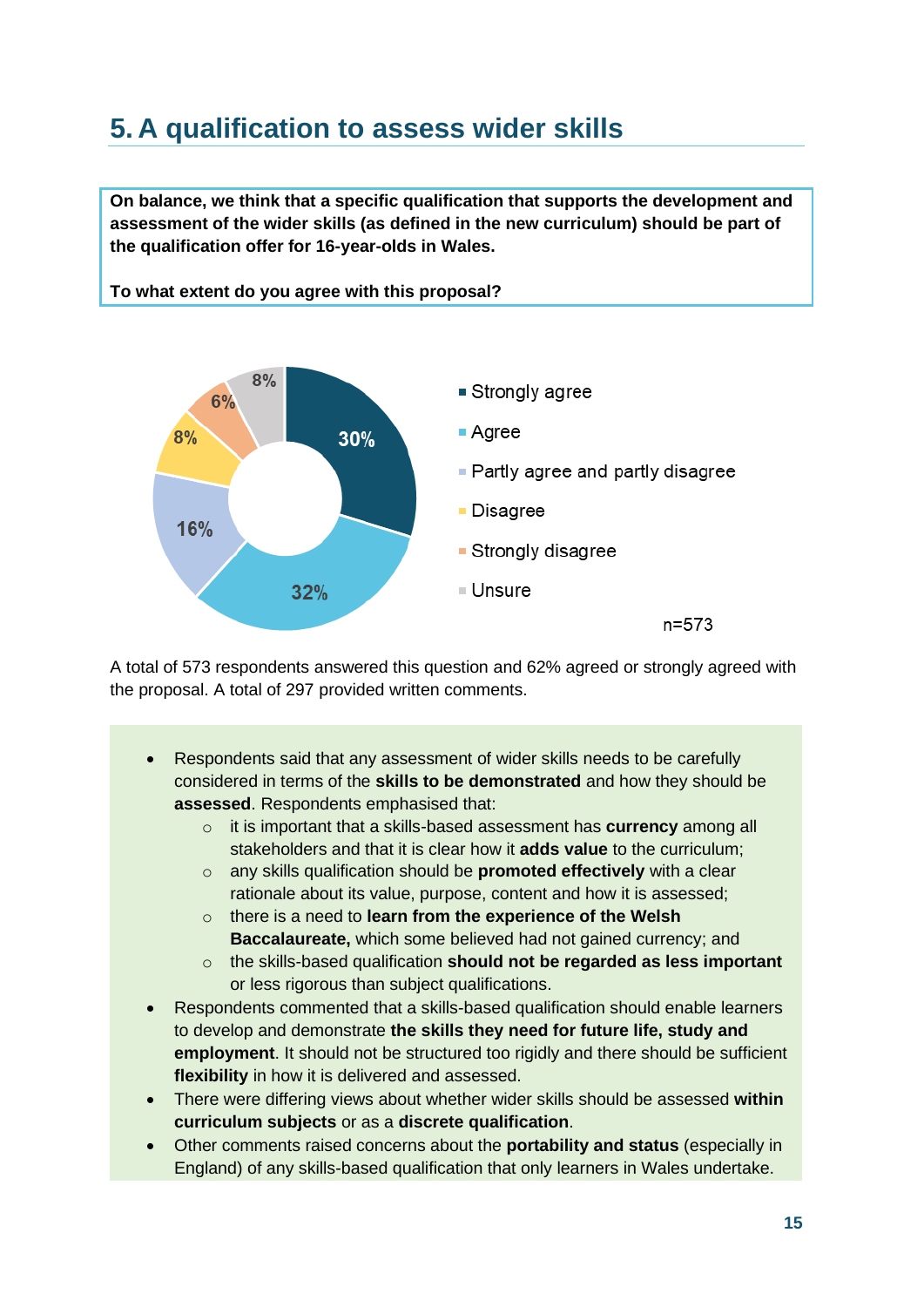**Do you have any specific suggestions for how the Skills Challenge Certificate at Key Stage 4 could change to meet our vision and support the aims and purposes of the new curriculum?** 

**Please explain your answer.**

A total of 221 respondents provided written comments relating to this question.

Respondents emphasised that **high-quality implementation** and clarity about **content** is essential for the successful delivery of a skills-based qualification. To do so effectively, respondents believed that:

- practitioners need high-quality initial and on-going **professional development** opportunities;
- elements such as **soft skills, problem solving, skills for adult life and practical skills**, should feature prominently in a skills-based qualification; and
- the **cross-curricular approach** that underpins the new curriculum should be reflected in the way a skills-based qualification is approached.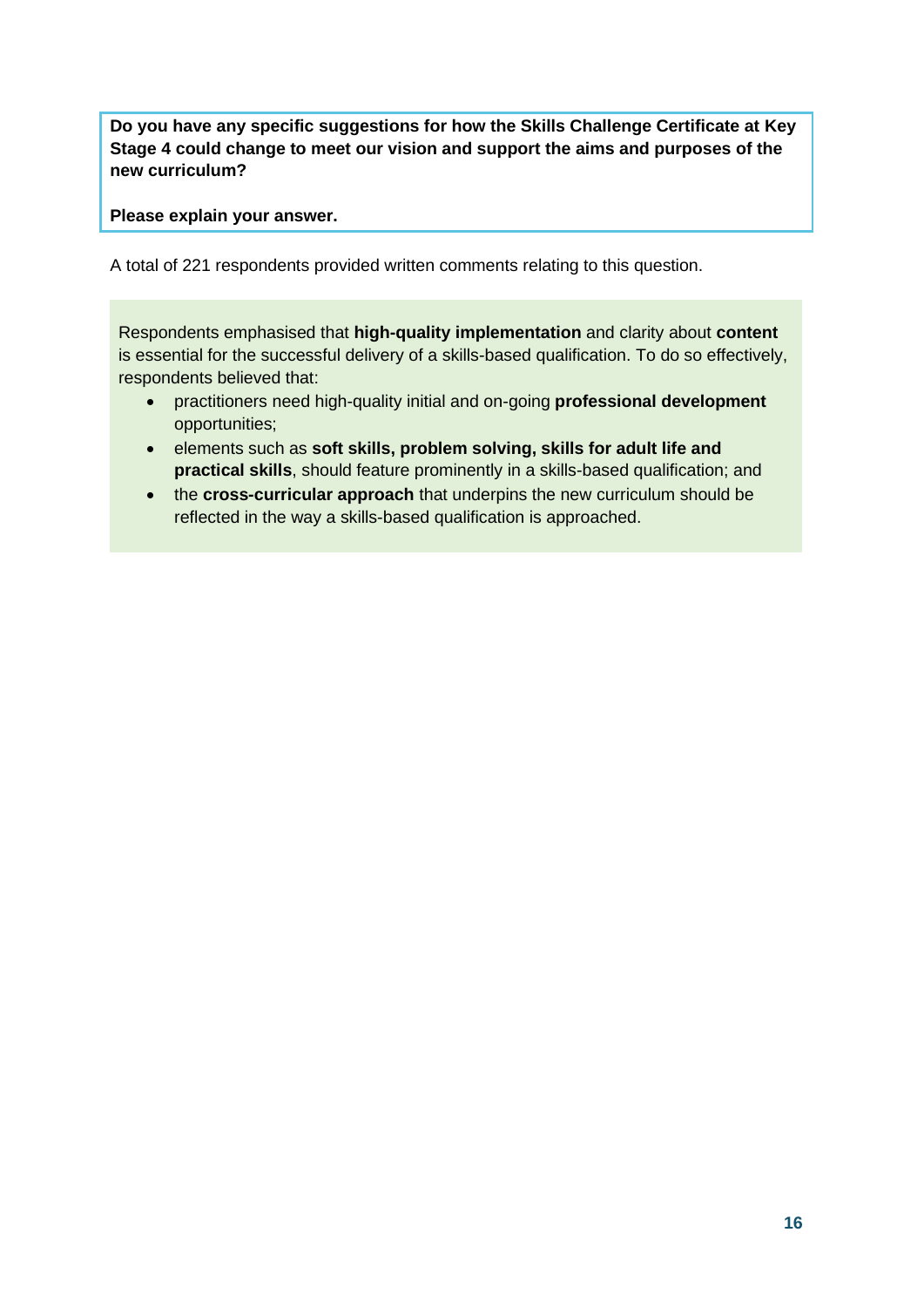### <span id="page-16-0"></span>**6.Views on the Integrated Impact Assessment**

#### <span id="page-16-1"></span>**Regulatory impacts**

- **a) Are there any further regulatory impacts that may arise from any of our proposals? If so, please explain your answer.**
- **b) Are there any additional steps we could take to reduce the regulatory impact of any of our proposals? If so, please explain your answer.**
- **c) Do you have any other comments on the regulatory impact of these proposals? If so, please explain your answer.**

A total of 45 respondents provided written comments in relation to question a), 35 in relation to question b) and 18 in relation to question c). Therefore, it is important to note that the following themes were raised by a very limited number of respondents and responses to all three questions have been combined for presentation below.

- Respondents noted it is important to consider the impact of the proposals on **under-represented groups of learners** (such as disabled learners).
- A concern was raised that **gaps in provision** could potentially appear if qualifications are removed, with no alternative available.
- Respondents emphasised that centres should be able to access GCSE qualifications from a number of **different awarding bodies**.
- **Effective communication** throughout the process was considered important, to ensure that **everyone is aware of the changes** and the qualification options available.
	- o **Consultation with key groups,** including practitioners, parents and carers, learners and other key stakeholders, should be undertaken alongside the development of detailed proposals.
- Respondents commented that **sufficient time and funding** must be available in order for the necessary preparations to be undertaken.
- A concern was raised about the **added workload** that the implementation of the proposals would create for practitioners.
- Incorporating **Welsh as a skill in all new or reformed qualifications** was seen as important.
	- o However, respondents noted that ensuring **competency in the delivery of Welsh-medium qualifications** could be challenging (respondents did not provide further detail on the competency required).
- Respondents felt that if centres were **trusted to accurately assess** and record marks, the amount of **moderation required would be minimal**.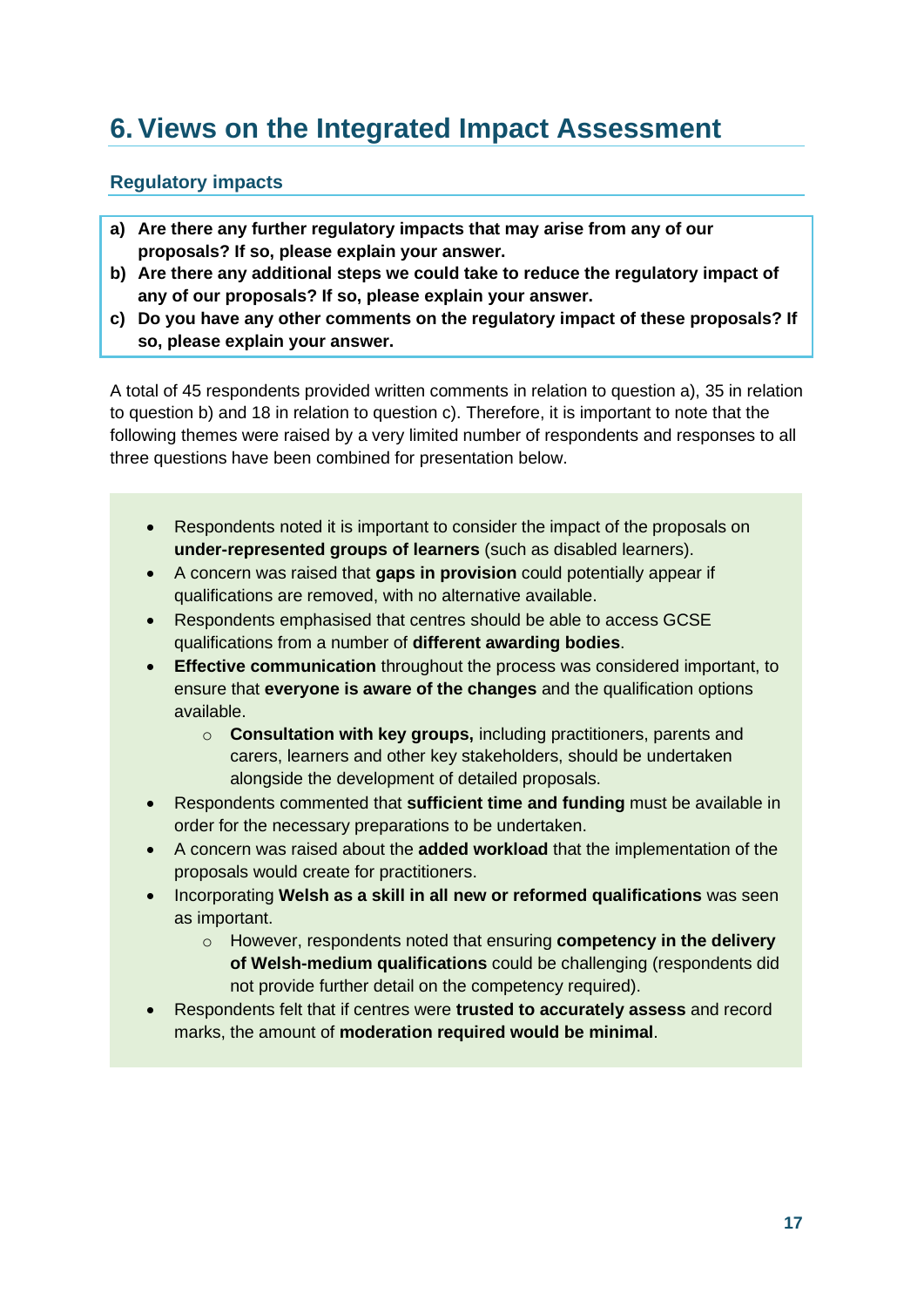#### <span id="page-17-0"></span>**Impacts on the Welsh Language**

**Would any of our proposals result in any other positive or negative impacts (intended or unintended) on opportunities for people to use the Welsh language?**



A total of 294 respondents answered this question; 45% said they were unsure, 27% said there would be a positive impact and 23% said there would be a negative impact.

**Would any of our proposals result in any other positive or negative impacts (intended or unintended) in relation to treating the Welsh Language no less favourably than the English Language?**



A total of 281 respondents answered this question; 49% said they were unsure, 18% said there would be a positive impact and 25% said there would be a negative impact.

A total of 80 respondents provided written comments in response to the first of these questions and 50 respondents provided written comments in response to the second question. The following were the most frequently raised themes across both these questions.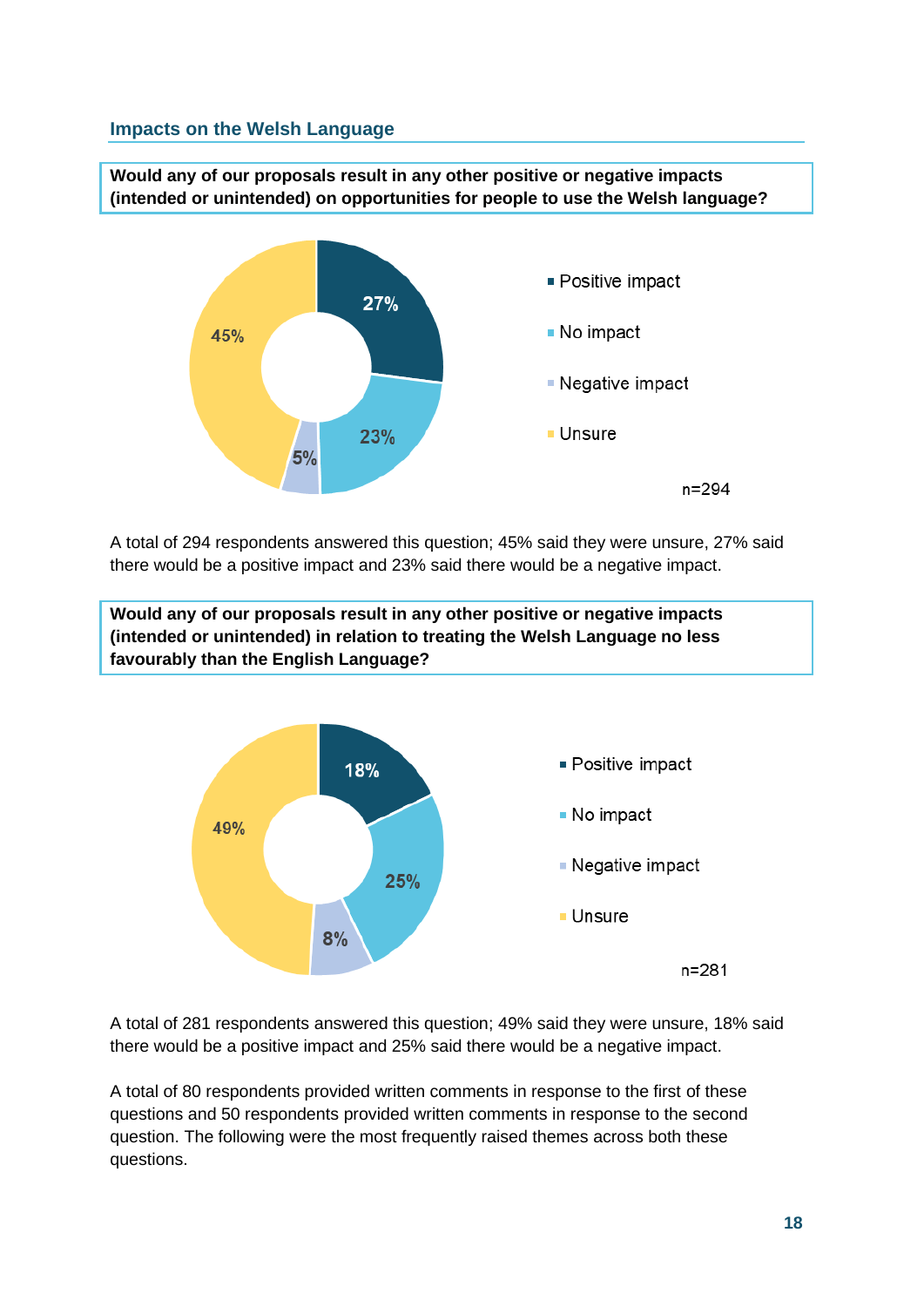Respondents commented that qualifications in Welsh and English would:

- Ensure all learners have:
	- o a **broader educational experience**;
	- o **access to a wide range of qualifications**;
	- o the right to be assessed in their **language of choice**; and
	- o opportunities for **improved progression** after completing compulsory education.
- Secure the future of the Welsh language.
- Guarantee more effective production of resources if bilingual qualifications were **established from the outset.**

Respondents also identified ideas or issues to consider, such as:

- Learners could be disadvantaged if **Welsh language resources are lacking** in availability and quality.
- Until **more practitioners** are able to teach through the medium of Welsh, the impact on the growth of the Welsh language would be minimal.
- The need to ensure **inclusivity** by not limiting learners to a single language.
	- o A lack of Welsh language capacity in awarding bodies may result in them not offering bilingual qualifications. As a result, learners may not be able to access some Welsh-medium qualifications in particular **specialist areas**.
- A potential **lack of Welsh-medium opportunities** at further and higher education institutions.
- The need to ensure **parity of funding** for English and Welsh-medium qualifications.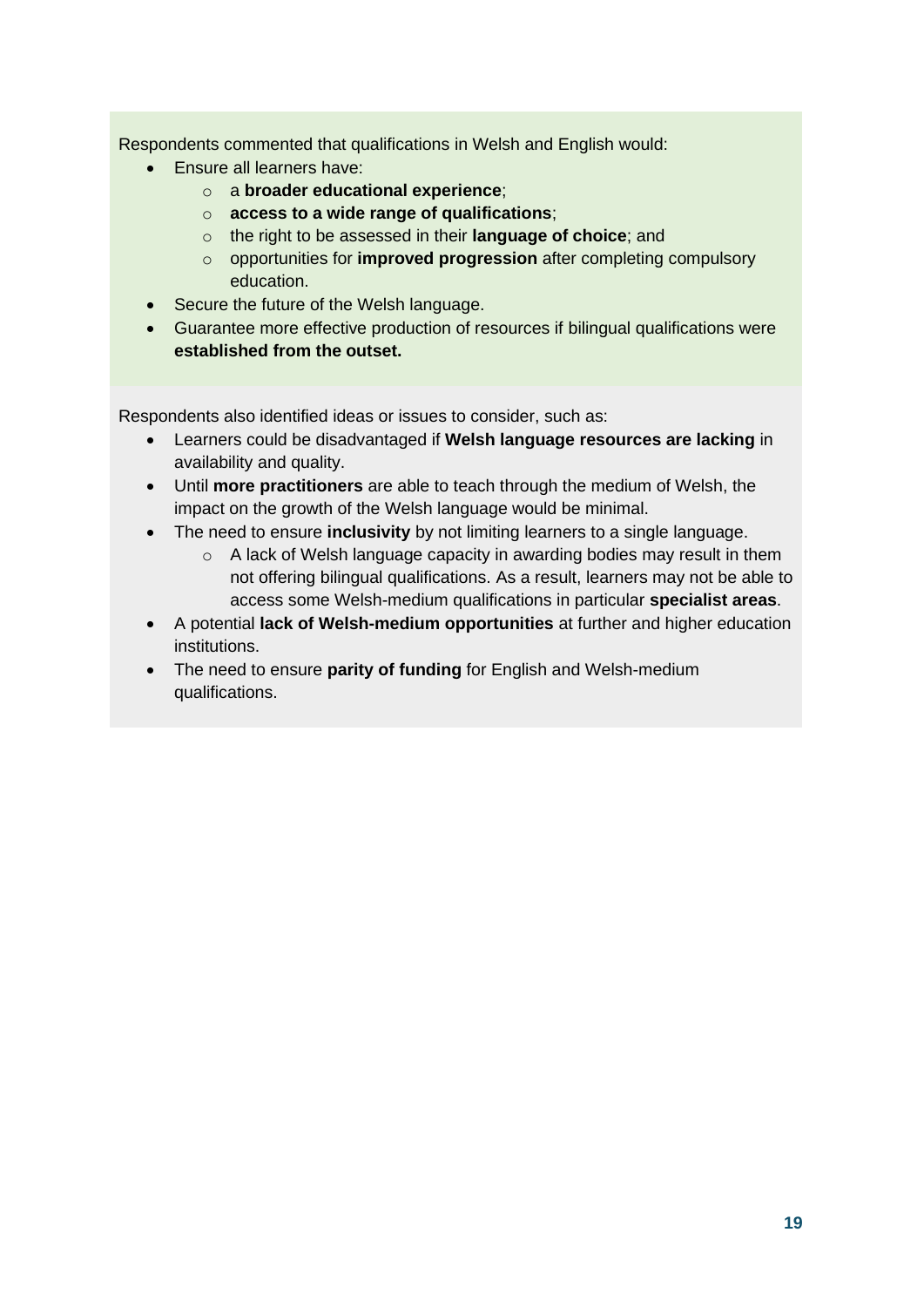#### <span id="page-19-0"></span>**Impacts on individuals or groups who share protected characteristics**

**Would any of our proposals result in any other positive or negative impacts (intended or unintended) for individuals or groups who share protected characteristics outlined within the Equality Act 2010?**



A total of 278 respondents answered this question; 54% said they were unsure, 17% said there would be a positive impact and 24% said there would be a negative impact. A total of 39 respondents provided written comments to explain their views.

Therefore, it is important to note that the following themes were raised most frequently by a very limited number of respondents.

Respondents commented that:

• Learners from different backgrounds would be able to exercise their **freedom of choice and realise their full potentia**l.

Respondents also identified ideas or issues to consider, such as:

- The need to offer a **broad choice of qualifications which are achievable** for different learners at 16 to ensure equal access for all.
- Their belief that effective inclusivity requires **active engagement** with all key stakeholders, including learners.
- The need to ensure provision for **learners with additional learning needs.**
- A low take-up for a qualification should not necessarily be interpreted as a lack of need.
- The need to consider **Human Rights Education** to ensure Wales fulfils its international and domestic human rights obligations.